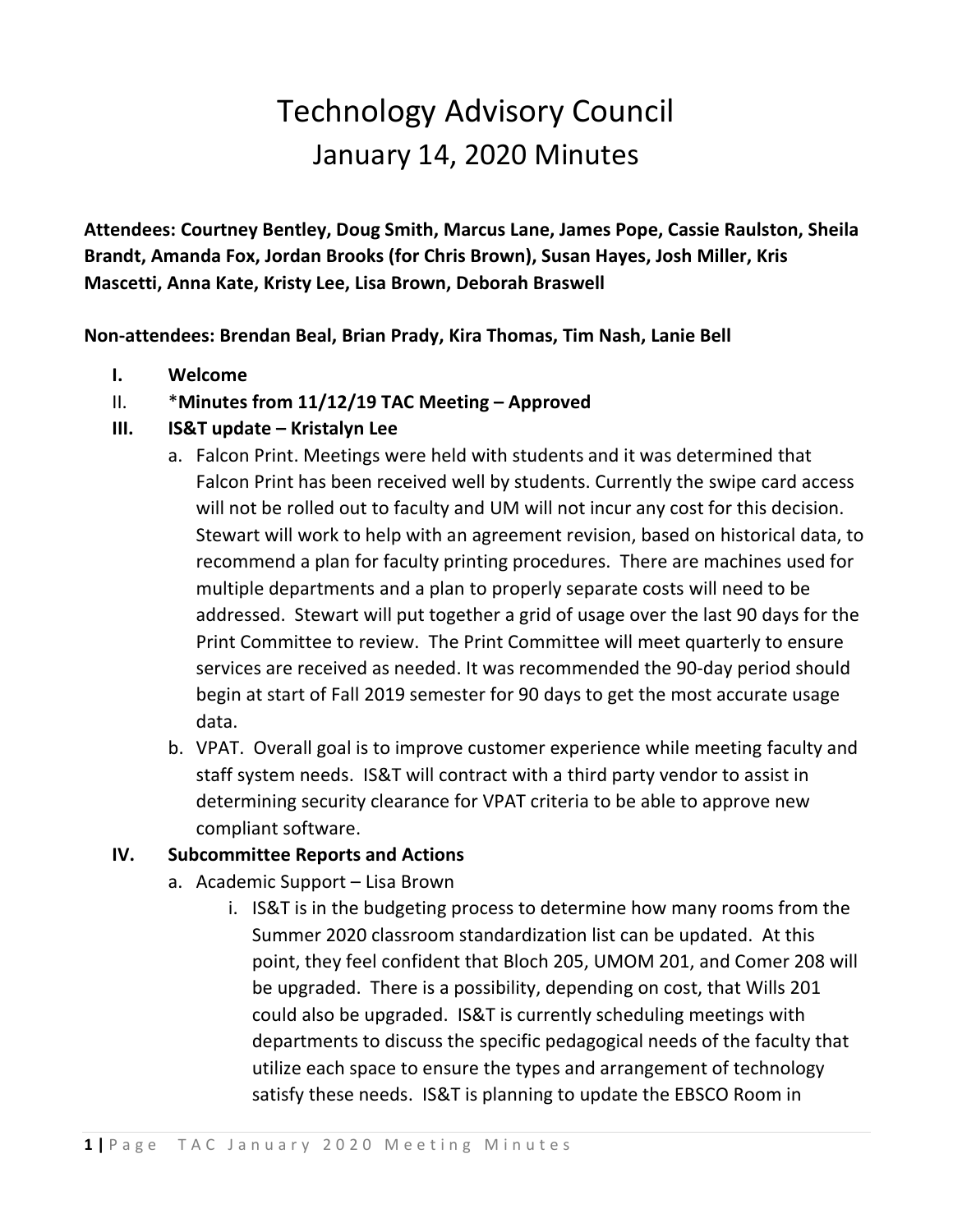Carmichael. The EBSCO Room is not considered a classroom space but is a common use room. Updating it will benefit many departments, faculty, staff, and students across campus.

- b. Digital Communications Courtney Bentley
	- **i.** \*Graduate webpage updates. DCC has approved the request for work on website so Wesley can work directly with KPS3. DCC request is to allow Wesley to work directly with these projects as long as no deviation occurs. DCC and TAC will be able to remove and approve these changes before they go live on website. **APPROVED**
	- ii. DCC recommends for "GIVE Campus" affiliate webpage for Advancement opportunity for solicitation and funding sources. DCC has approved is seeking review and approval from TAC for Institutional branding for Give Campus.com. Additional information was requested pertaining to the how this system would actually work and who all will be allowed to use this functionality:
		- 1. *Will this be the only unofficial external web presence Advancement seeks permission to use?* For the foreseeable future, yes.
		- 2. *Please define "general fundraising needs". Specifically, will this platform be open to programs and departments as well as administration?* General fundraising needs covers the entirety of our fundraising in Advancement, from soliciting to gifts to stewarding individuals post-gift. This program will be utilized as needed to best support the fundraising efforts of the entire university. The program will be open to the entire university for utilization with Advancement serving as the administrator. The program will serve as a way to more easily "crowd-fund" and engage our alumni base in philanthropic efforts benefitting UM. Athletics is a major partner in this effort has served as a test for this system.
		- 3. *Has Advancement discussed possible security threats with IS&T?* The program was discussed with IS&T when the company's services were originally contracted in the previous year.
		- 4. *Point of Information* Advancement will need to work with Business Affairs to ensure compliance concerning the collection of funds through third party vendors.
- c. Executive Susan Hayes
- d. Policy and Procedures Brian Prady
	- i. Required IT security training has been approved by UM Board of Trustees. IS&T has requested this be an ongoing training and not just when a new